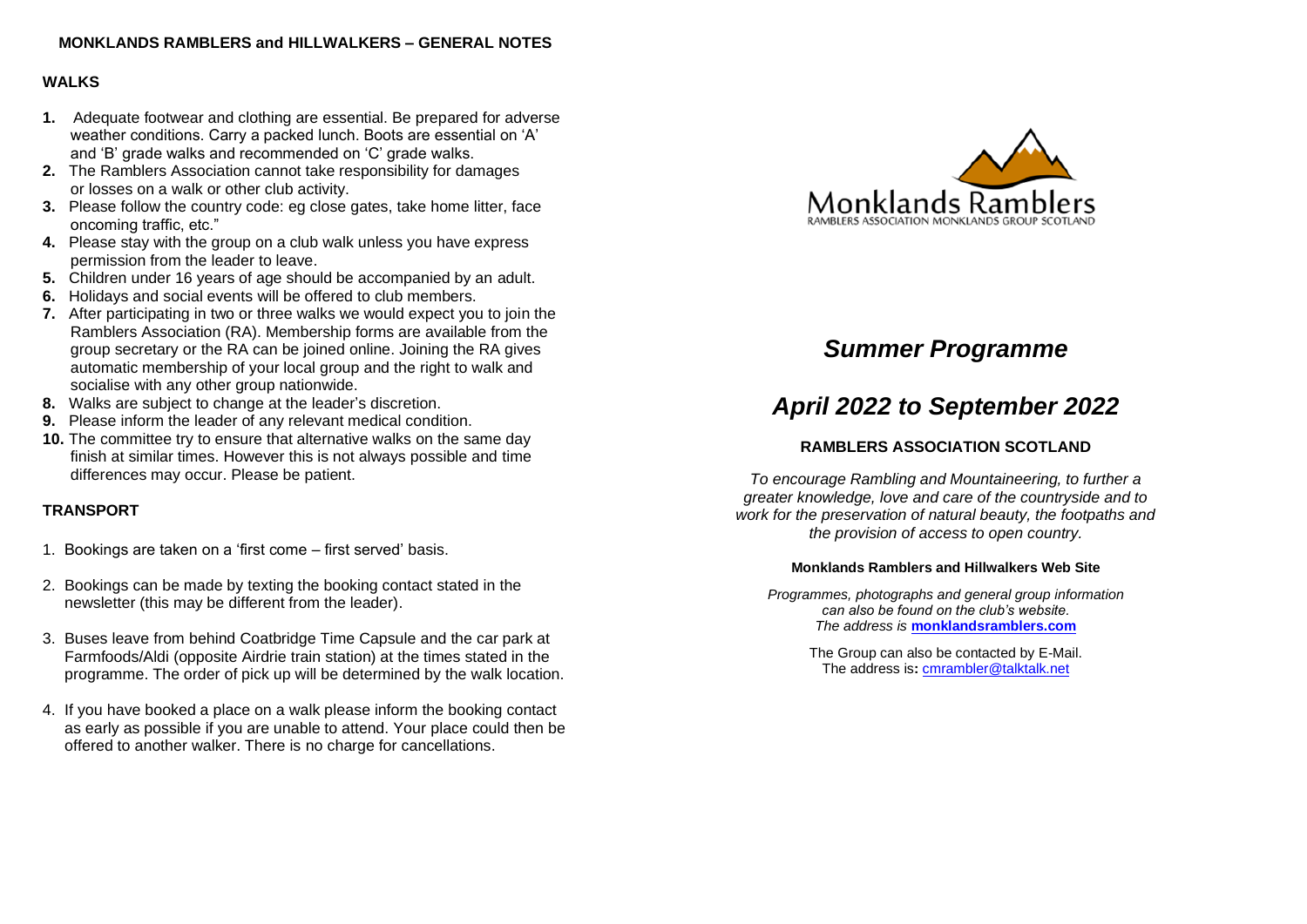#### **Committee contact numbers**

| Chairperson                    | <b>Bernadette Boulton</b> | 01236 843022  | 07771 773264 |
|--------------------------------|---------------------------|---------------|--------------|
| Treasurer                      | Douglas Bryson            | 0141 778 4892 | 07910 089689 |
| Secretary                      | <b>Christine McMahon</b>  | 01698 597077  | 07837 990985 |
| <b>Walks Convenor</b>          | Ken Paton                 | 01236 769567  | 07711 612520 |
| Social Secretary               |                           |               |              |
| Internet and Publicity Officer | David Rankin              |               | 07903 105461 |
| Area Representative            | Liz Hunt                  | 01236 622088  | 07507 516899 |
| <b>Other Committee Members</b> | David Dunn                | 01236 434706  | 07760 255438 |
|                                | Liz Cushley               | 01236 762001  | 07761 832606 |
|                                | Rob McKenzie              | 01236 423636  | 07952 669398 |
|                                | Pat Rawlinson             | 01236 761486  | 07873 263894 |
|                                | Jackie Wilson             | 01236 596074  | 07368 200915 |

#### **Mobile Numbers**

Please only use Committee mobile numbers on walk day to advise of late cancellation or late arrival at pick-up point.

#### **Social Events**

Details of social events will be circulated on the bus and will be publicised on the group's website. Please contact the Social Secretary or any Committee Member to book.

#### **Suggestions**

The Committee welcomes suggestions for walks or social events. Please contact any Committee member at any time and we will try to include these walks or events in the club programme.

#### **Fares**

Bus fares are currently - Adults - **£15-00**, under 16s - **Free**, under 18s - **£7.00**. Occasionally there may be additional costs eg ferry, local bus, meal.

Please ask when booking if you wish to know the cost in advance.

There is an introductory discount fare of **£5** the first time someone walks with our group.

## **Note to Leaders**

It would be helpful if leaders of joint walks could do their recces at the same time as this would help with the timing of the two walks and would also save on recce expenses.

#### **Note to members**

Could all members please ensure their Ramblers Association membership is up to date. Membership forms are available from the group secretary or can be renewed online at the RA website.

| <b>WALKS ARE GRADED AS FOLLOWS:</b> |                    |              |           |                           |                             |  |  |  |
|-------------------------------------|--------------------|--------------|-----------|---------------------------|-----------------------------|--|--|--|
| <b>GRADE</b>                        | <b>ASCENT</b>      |              |           | <b>DISTANCE</b>           | <b>DESCRIPTION</b>          |  |  |  |
|                                     | <b>METRES/FEET</b> |              |           | <b>KILOMETRES / MILES</b> |                             |  |  |  |
| C                                   | NIL.               | NIL.         | $9 - 14$  | $6 - 9$                   | <b>EASY</b>                 |  |  |  |
| $C+$                                | 150                | 500          | $14 - 16$ | $9 - 10$                  | <b>EASY/MODERATE</b>        |  |  |  |
| B                                   | 150-450            | $500 - 1500$ | $16 - 19$ | $10 - 12$                 | <b>MODERATE</b>             |  |  |  |
| $B+$                                | 450-760            | 1500-2500    | $16 - 22$ | $10 - 14$                 | <b>MODERATE / STRENUOUS</b> |  |  |  |
| A                                   | 760-914            | 2500-3000    | $9 - 14$  | $6 - 9$                   | <b>STRENUOUS</b>            |  |  |  |
| $A+$                                | $914+$             | $3000+$      | $9 - 19$  | $6 - 12$                  | <b>VERY STRENUOUS</b>       |  |  |  |
|                                     |                    |              |           |                           |                             |  |  |  |

#### **QUICK REFERENCE LIST OF WALKS**

| DAY<br><b>APRIL</b>  | <b>GRADE</b>        | <b>DETAILS</b>                                                                                                        | <b>AREA</b>                              |
|----------------------|---------------------|-----------------------------------------------------------------------------------------------------------------------|------------------------------------------|
| Sat 23rd             | в                   | Rob Roy Way - Aberfeldy to Pitlochry                                                                                  | Aberfeldy                                |
| <b>MAY</b>           |                     |                                                                                                                       |                                          |
| Sun 8th<br>Sat 21st  | C+<br><b>B</b> , B+ | Ayr Coastal Path - Dunure to Ayr<br>Glenshee Munros suitable for 'B' Grade<br>Walkers                                 | Ayr<br><b>Glenshee</b>                   |
| <b>JUNE</b>          |                     |                                                                                                                       |                                          |
| Sun 5th              | в                   | <b>Butterbridge to Inverarnan</b>                                                                                     | Arrochar /<br>Inverarnan                 |
| Sat 18th             |                     | Club BBQ - Aberdour                                                                                                   | Aberdour                                 |
| <b>JULY</b>          |                     |                                                                                                                       |                                          |
| Sun 3rd              | A<br>в              | <b>Ben Vrackie from Moulin</b><br><b>Soldiers Leap from Pitlochry</b>                                                 | <b>Pitlochry</b>                         |
| Sat 16th             | A+<br>в             | <b>Squrr Eilde Mor</b><br><b>Blackwater Reservoir</b>                                                                 | Kinlochleven                             |
| Sun 31st             | в                   | <b>Yetholm and Currburn Circuit</b>                                                                                   | <b>Kirk Yetholm</b>                      |
| <b>AUGUST</b>        |                     |                                                                                                                       |                                          |
| Sat 13th             | A<br>в              | A'Bhuidheanach Bheag<br><b>Glen Tilt Circuit</b>                                                                      | <b>Drumochter</b><br><b>Blair Atholl</b> |
| Sun 28th             | в                   | <b>Amulree Circuit by Glen Fender and</b><br>Loch Freuchie                                                            | Amulree                                  |
| <b>SEPTEMBER</b>     |                     |                                                                                                                       |                                          |
| Sat 10th<br>Sun 18th | в<br>A<br>R         | <b>Maxton to Melrose</b><br>Ben Ledi via Stank Glen<br>Callander Circular via Ben Ledi Car Park<br>and Samson's Stone | <b>Melrose</b><br><b>Callander</b>       |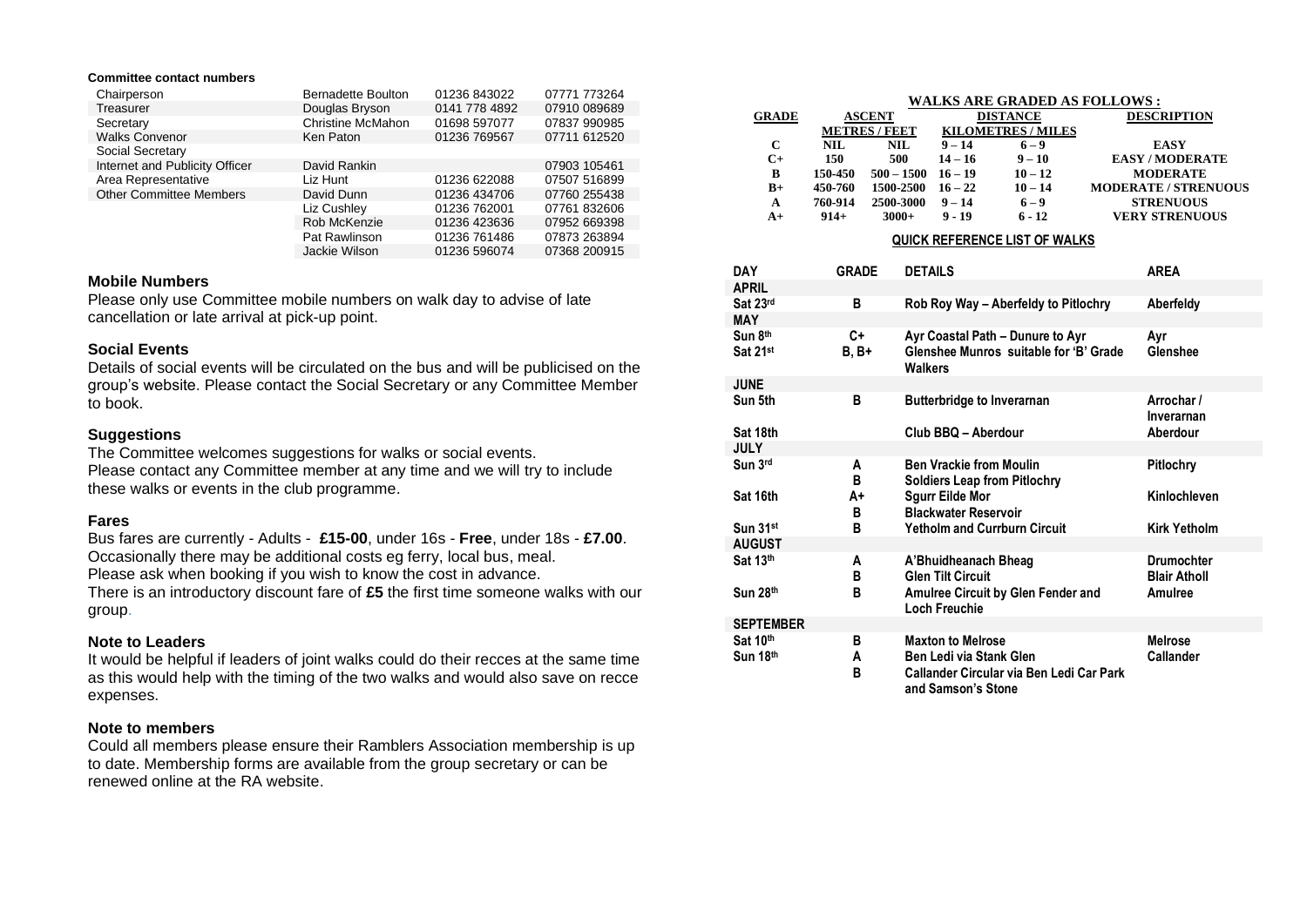| <b>DATE</b>              | <b>WALK</b>                                                       | <b>DISTANCE</b>                                        | <b>LEADER</b>                             | <b>OS</b>   | <b>GRADE</b> |                              |                                                                                                            |                                            |                                       |           |                   |
|--------------------------|-------------------------------------------------------------------|--------------------------------------------------------|-------------------------------------------|-------------|--------------|------------------------------|------------------------------------------------------------------------------------------------------------|--------------------------------------------|---------------------------------------|-----------|-------------------|
| <b>APRIL</b><br>Sat 23rd | Rob Roy Way - Aberfeldy<br>to Pitlochry                           | 15 Kms / 9.5 Mls                                       | <b>Liz Cushley</b>                        | 52          | B            | <b>DATE</b><br><b>AUGUST</b> | <b>WALK</b>                                                                                                | <b>DISTANCE</b>                            | <b>LEADER</b>                         | <b>OS</b> | <b>GRADE</b>      |
|                          | <b>Departure Point</b><br><b>Booking Number</b>                   | Coatbridge<br>See Newsletter prior to walk             | 8-30 am                                   |             |              | Sat 13th                     | A'Bhuidheanach Bheag<br><b>Glen Tilt Circuit</b>                                                           | 14 Kms / 9 Mls<br>17 Kms / 10.5 Mls        | <b>To be Advised</b><br>Jackie Wilson | 42<br>43  | A<br>$\, {\bf B}$ |
| <b>MAY</b><br>Sun 8th    | Ayr Coastal Path - Dunure                                         | 14 Kms / 9 Mls                                         | <b>Christine McMahon</b>                  | 70          | $C+$         |                              | <b>Departure Point</b><br><b>Booking Number</b>                                                            | Coatbridge<br>See Newsletter prior to walk | 8-30 am                               |           |                   |
|                          | to Ayr<br><b>Departure Point</b>                                  | Airdrie                                                | 8-30 am                                   |             |              | Sun 28th                     | <b>Amulree Circuit by Glen</b><br><b>Fender and Loch Freuchie</b>                                          | 14 Kms / 9 Mls                             | <b>John McNulty</b>                   | 52        | B                 |
|                          | <b>Booking Number</b>                                             | See Newsletter prior to walk                           |                                           |             |              |                              |                                                                                                            | Coatbridge                                 | 8-30 am                               |           |                   |
| Sat 21st                 | Glenshee Munros-<br>Suitable for 'B' Grade<br>Walkers.            | 11 Kms / 7 Mls, 14<br>Kms / 8.5 Mls, 16<br>Kms / 10Mls | <b>Ken Paton</b>                          | 43          | $B+$         | <b>SEPTEMBER</b>             | <b>Departure Point</b><br><b>Booking Number</b>                                                            | See Newsletter prior to walk               |                                       |           |                   |
|                          | '1', '2' or '3' Munros                                            |                                                        |                                           |             |              | Sat 10th                     | <b>Maxton to Melrose</b>                                                                                   | 15 Kms / 9.5 Mls                           | Douglas Bryson                        | 73/74     | B                 |
|                          | <b>Departure Point</b><br><b>Booking Number</b>                   | Coatbridge<br>See newsletter prior to walk             | 8-30 am                                   |             |              |                              | <b>Departure Point</b><br><b>Booking Number</b>                                                            | Coatbridge<br>See Newsletter prior to walk | 8-30 am                               |           |                   |
| <b>JUNE</b><br>Sun 5th   | <b>Butterbridge to Inverarnan</b>                                 | 15 Kms / 9.5 Mls                                       | <b>Alan Robertson</b>                     | 56          | В            | Sun 18th                     | Ben Ledi via Stank Glen<br><b>Callander Circular via Ben</b><br>Ledi Car Park and<br><b>Samson's Stone</b> | 11 Kms / 7 Mls                             | <b>To be Advised</b>                  | 57        | A                 |
|                          | Departure point<br><b>Booking Number</b>                          | Airdrie<br>See Newsletter prior to walk                | 8-30 am                                   |             |              |                              |                                                                                                            | 14.5 Kms / 9 Mls                           | <b>Janice Black</b>                   | 57        | B                 |
| Sat 18th                 | Club B.B.Q. Aberdour<br><b>Short Walk</b>                         |                                                        | <b>Christine McMahon</b>                  |             |              |                              | <b>Departure Point</b><br><b>Booking Number</b>                                                            | Coatbridge<br>See Newsletter prior to walk | 8-30 am                               |           |                   |
|                          | <b>Departure Point</b><br><b>Booking Number</b>                   | Coatbridge<br>See Newsletter prior to walk             | 10.00 am                                  |             |              |                              |                                                                                                            |                                            |                                       |           |                   |
| <b>JULY</b><br>Sun 3rd   | <b>Ben Vrackie from Moulin</b><br>Soldiers Leap from<br>Pitlochry | 9.5 Kms / 6 Mls<br>14.5 Kms / 9 Mls                    | <b>Rob McKenzie</b><br><b>Liz Cushley</b> | 43<br>43/52 | A<br>B       |                              |                                                                                                            |                                            |                                       |           |                   |
|                          | Departure point<br><b>Booking Number</b>                          | Coatbridge<br>See Newsletter prior to walk             | 8-30 am                                   |             |              |                              | September Weekend - Friday 23rd to Monday 26th                                                             |                                            |                                       |           |                   |
| Sat 16th                 | <b>Sgurr Eilde Mor</b><br><b>Blackwater Reservoir</b>             | 14 Kms / 9 Mls<br>16 Kms / 10 Mls                      | <b>Phil Wilson</b><br><b>Ken Paton</b>    | 41<br>41    | A+<br>В      |                              |                                                                                                            | See overpage for Midweek Walks Programme   |                                       |           |                   |
|                          | <b>Departure Point</b><br><b>Booking Number</b>                   | Coatbridge                                             | 8-30 am                                   |             |              |                              |                                                                                                            |                                            |                                       |           |                   |
| Sun 31st                 | <b>Yetholm and Currburn</b><br>Circuit                            | 15 Kms / 9.5 Mls                                       | <b>Pat Rawlinson</b>                      | 74          | В            |                              |                                                                                                            |                                            |                                       |           |                   |
|                          | Kirk Yetholm Circuit-<br><b>High Level</b>                        | 16 Kms / 10 Mls                                        | <b>To Be Advised</b>                      | 74          | B+           |                              |                                                                                                            |                                            |                                       |           |                   |
|                          | <b>Departure Point</b><br><b>Booking Number</b>                   | Coatbridge<br>See Newsletter prior to walk             | 8-30 am                                   |             |              |                              |                                                                                                            |                                            |                                       |           |                   |